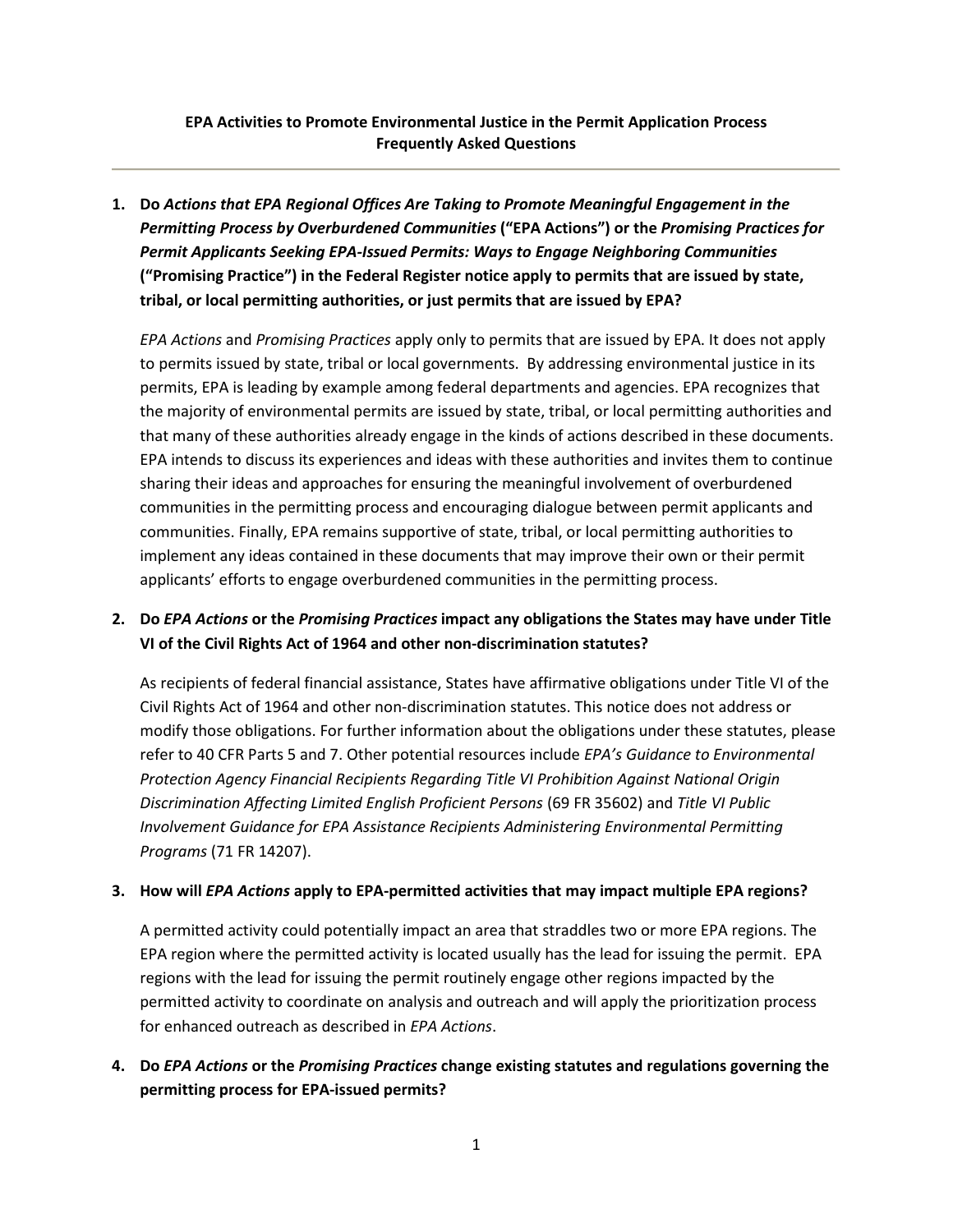No. Although EPA expects *EPA Actions* and *Promising Practices* to aid EPA in its implementation of Executive Order 12898 with regard to permitting, *EPA Actions* and *Promising Practices* are not an interpretation of environmental statutes, nor do they add or change interpretations of statutory obligations regarding permitting contained in existing regulations. They create no legal obligations and in no way change the legal landscape of the EPA permitting process. To the contrary, the only legal requirements applicable to EPA regional offices and permit applicants throughout the permitting process are those contained in the EPA's environmental statutes, implementing regulations, the Administrative Procedure Act, applicable anti-discrimination laws, and other applicable statutes and regulations.

## **5. If EPA is not changing the permitting process, why did EPA issue** *EPA Actions* **and associated regional implementation plans?**

EPA is issuing EPA Actions to better meet its responsibilities under Executive Order 12898 by increasing meaningful engagement of overburdened communities in EPA's permitting process in a way that is transparent and provides national consistency while maintaining some regional flexibility. As some commenters noted, EPA already has a legal obligation to provide opportunities for public involvement in the permitting process. EPA believes, however, that in some circumstances it is appropriate to go beyond the minimum public involvement requirements of statutes and regulations to encourage the participation of communities that will be significantly impacted by a permit but that have historically been underrepresented in the permitting process.

Further, though EPA has discretion to increase the level of public outreach it makes to communities beyond the requirements found in statutes and regulations, EPA's ability to perform outreach is constrained by its resources. EPA developed EPA Actions to more effectively target outreach resources for the most meaningful engagement, to provide guidance to its permitting programs in regional and headquarters offices in order to promote consistency and transparency in EPA's permitting outreach planning, and to ensure that enhanced outreach is provided in situations where it may have an impact on potential permit outcomes. EPA believes that such transparency and consistency aids EPA in making more informed decisions, but also gives notice to the public of EPA's considerations and encourages public engagement in the permitting process.

#### **6. Which permits will EPA regional offices consider prioritizing for enhanced outreach?**

EPA's guidance balances national consistency and regional flexibility in deciding which permits will be prioritized for enhanced outreach. Thus, while all EPA regional offices will prioritize permits with significant impacts on overburdened communities, enhanced outreach activities may vary across and within a region depending on the potential impacts of the permitted activity, the affected community and the potential impact of enhanced outreach. The regional implementation plans give a general picture of the types of permits that an EPA regional office expects will be considered for enhanced outreach and what enhanced outreach might entail.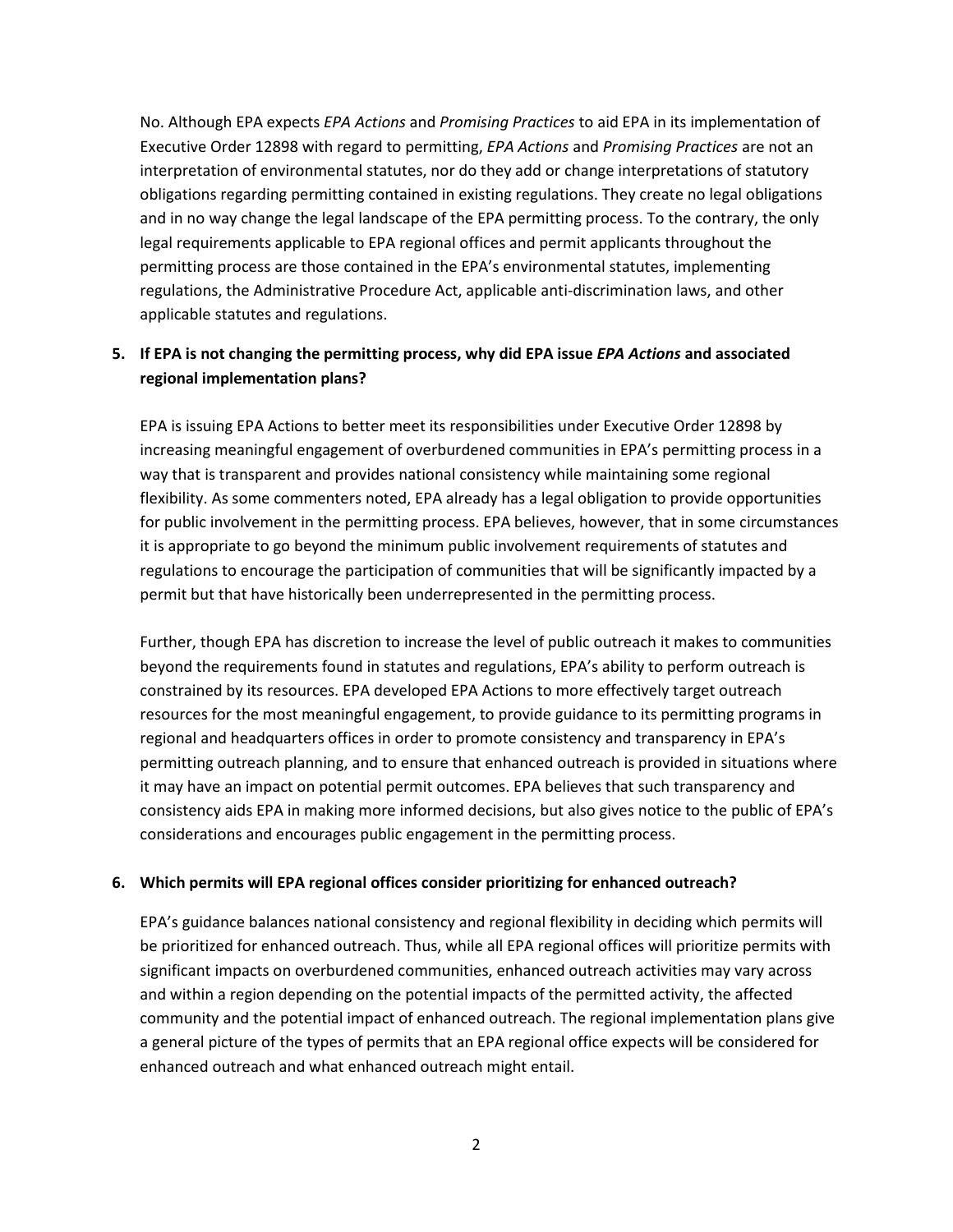## **7. How will an EPA regional office determine whether a permitted activity may have significant public health or environmental impacts?**

Permit applications provide information on the proposed project consistent with the requirements of particular statutes and regulations. EPA may also do its own assessment of the environmental and public health impacts of a proposed project, using modeling and monitoring data for example. Such information would inform an EPA regional office's decision on whether a permitted activity has significant environmental or public health impacts.

## **8. What is the definition of "overburdened community" that is relevant for** *EPA Actions* **and**  *Promising Practices***?**

*EPA Actions* and *Promising Practices* apply the description of overburdened communities articulated in EPA's Plan EJ 2014. The term is used to describe the minority, low-income, tribal and indigenous populations or communities in the United States that potentially experience disproportionate environmental harms and risks due to exposures or cumulative impacts or greater vulnerability to environmental hazards. This increased vulnerability may be attributable to an accumulation of negative and lack of positive environmental, health, economic, or social conditions within these populations or communities. While EPA is not establishing rigid criteria for identifying overburdened communities, EPA believes this description will help the Agency better meet its responsibility of protecting public health and the environment in a manner that is consistent with Executive Order 12898 and its goals under Plan EJ 2014.

# **9. Are tribal and indigenous communities within the definition of overburdened communities?**  Tribal and indigenous communities are included in EPA's definition of overburdened communities under Plan EJ 2014. For nearly thirty years, EPA has worked with federally recognized tribal governments on a government-to-government basis as sovereigns, partners, and co-regulators. EPA has also worked with indigenous communities to address their environmental and health concerns and involve them in EPA decision-making. As EPA implements *EPA Actions*, it will continue to ensure the meaningful engagement of indigenous communities in the permitting process to promote environmental justice, while also consulting with tribes on EPA-issued permits that may affect tribes or their resources as appropriate. This approach is consistent with the working draft of the EPA Policy on Environmental Justice for Tribes and Indigenous Peoples, which was recently released for public review and comment.

## **10. How will an EPA regional office determine whether a permitted activity impacts a potential overburdened community? What screening tool or process will EPA regional offices use to screen permit applications?**

The Agency has developed a nationally consistent screening tool to help identify communities that are potentially overburdened. This tool, known as EJSCREEN, is one of several tools being developed under Plan EJ 2014. EPA anticipates that its regional offices will use EJSCREEN and other readily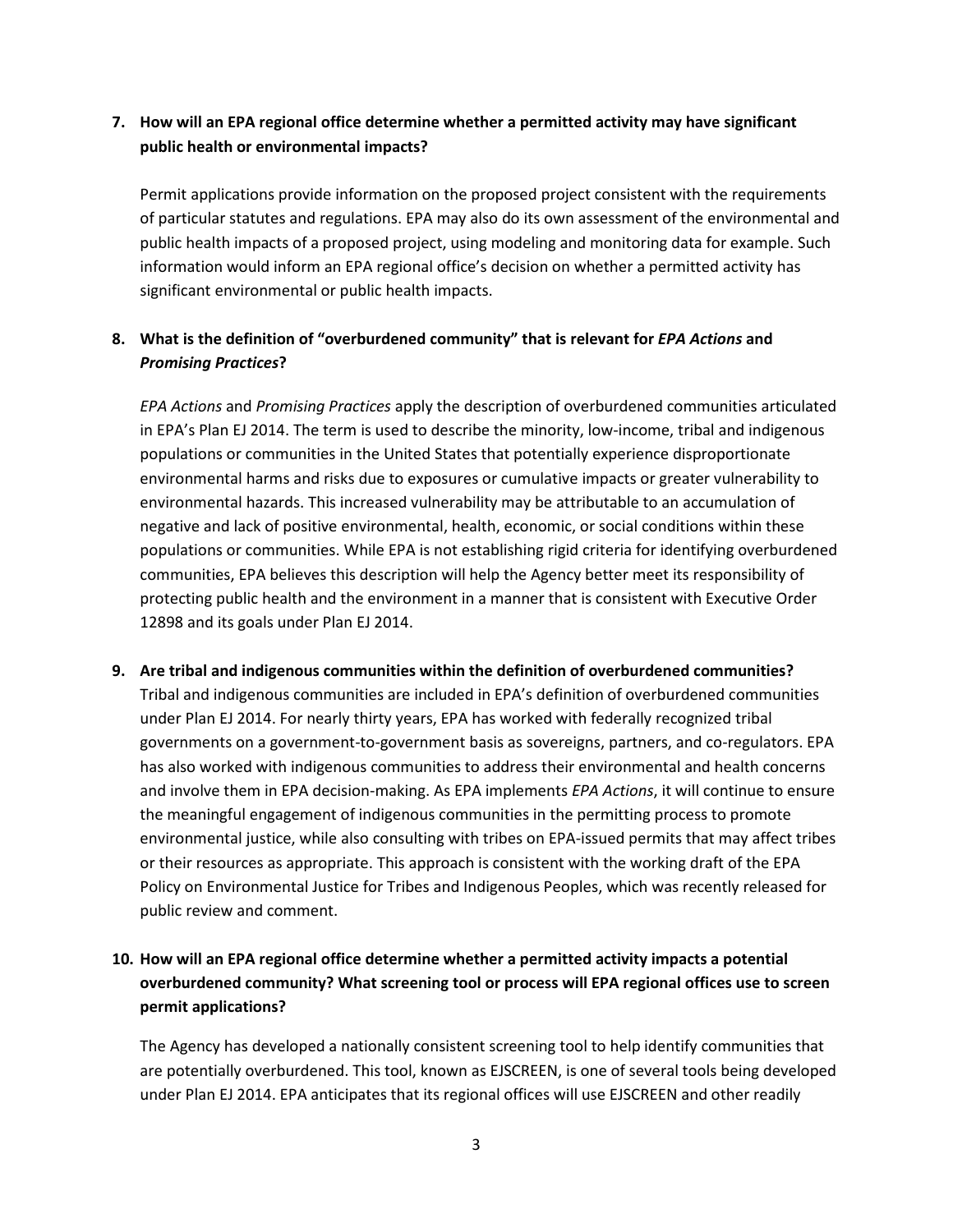available information, including known community concerns, to help prioritize their permits for enhanced outreach. In cases where EJSCREEN is not appropriate for use in screening because the relevant data were not available for the area, the region will complete a similar screening by reviewing available demographic and environmental data. EPA expects that in most circumstances EJSCREEN will be the appropriate tool for initial screening. Please visit EPA's Plan EJ 2014 website [\(http://www.epa.gov/environmentaljustice/plan-ej/index.html\)](http://www.epa.gov/environmentaljustice/plan-ej/index.html) for more information about the EJSCREEN tool.

### **11. Will EPA regional offices screen every permit application to determine whether potential overburdened communities may be impacted by permitted activities?**

The prioritization process laid out in *EPA Actions* directs EPA regional offices to prioritize permits. Regional offices will consider prioritizing all EPA-issued permits that have (1) significant environmental impacts; and (2) impacts on overburdened communities. The order in which the prioritization criteria are examined may vary from region to region. *EPA Actions* does not expect a regional office to assess whether there are overburdened communities prior to assessing whether a permit has significant environmental impacts, or the reverse, because the assessment of each prioritization criteria is independent of the other. Thus, a regional office could make a determination that a permit does not have significant environmental impacts and decline to perform an environmental justice screening to analyze whether a potentially overburdened community will be impacted by the permit because the permit has not triggered the criteria for prioritization for enhanced outreach. Alternatively, a regional office may choose to examine whether a permit impacts a potentially overburdened community prior to assessing the significance of the environmental impacts. In that case, all permit applications in the Region would undergo an environmental justice screening.

## **12. If an EPA regional office finds that a permit may not have significant public health or environmental impacts, or may not impact an already overburdened community, can the permit still be prioritized for enhanced outreach? Will the permit receive any outreach at all?**

EPA regional offices have the discretion to use other considerations to prioritize EPA-issued permits for enhanced outreach that do not meet either or both of those criteria. One important consideration would be whether a community has expressed concerns over a permit application or renewal. EPA regional offices may consider prioritizing such permits and may tailor the engagement of the community in proportion to the actual health or environmental impacts or public concerns expressed over the permitted activity. However, given resource constraints, EPA expects that it will only infrequently provide enhanced outreach for permitted activities in response to public concerns in the absence of information about potential significant public health or environmental impacts. Further, the enhanced outreach activities for a permitted activity that does not have significant public health or environmental impacts will not necessarily be the same as those for a permitted activity that has significant public health or environmental impacts. EPA intends to tailor enhanced outreach to the particular circumstances to most effectively utilize the time and resources of EPA as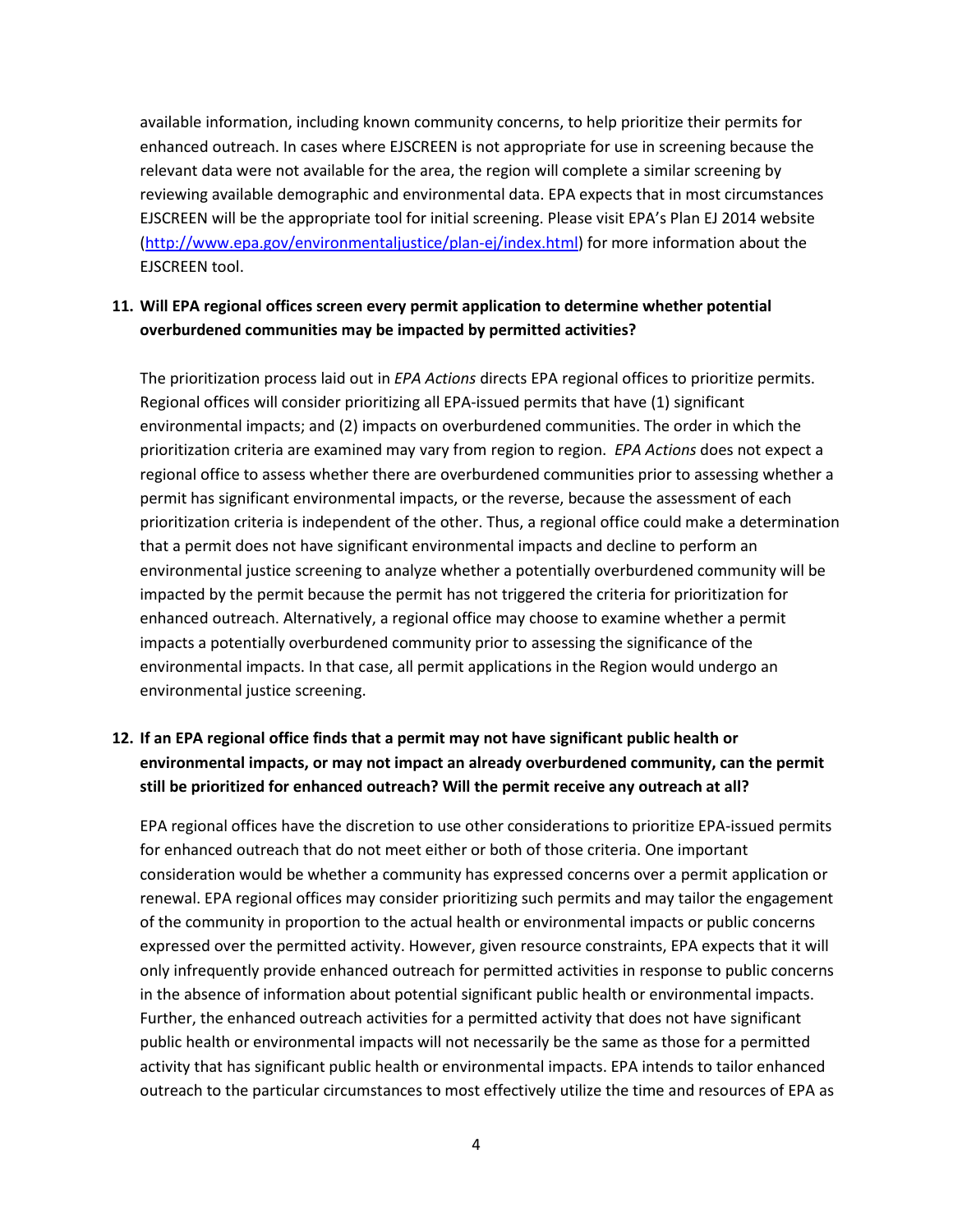well as communities and permit applicants. Similarly, EPA may, on occasion, prioritize a permitted activity for enhanced outreach due to its significant impacts even though it does not impact an overburdened community.

EPA emphasizes that EPA will still comply with all applicable public participation requirements established by the relevant statutes and regulations whether to not the permit is prioritized for enhanced outreach. But EPA-issued permits that are not prioritized for enhanced outreach may not receive the supplemental activities described in *EPA Actions* as enhanced outreach.

#### **13. Why doesn't EPA do enhanced outreach for every permit?**

Robust public outreach and engagement can consume a substantial amount of resources from all stakeholders in a permitting process and would not be warranted for every permit action. EPA recognizes that its regional offices cannot enhance engagement for every EPA-issued permit and that overburdened communities might be overwhelmed with process if they were asked to engage on every permit potentially impacting them. For this reason, EPA has developed *EPA Actions* and *Promising Practices* to prioritize enhanced public engagement for those EPA-issued permits associated with activities that may have significant public health or environmental impacts on overburdened communities.

## **14. If a permit is prioritized for enhanced outreach, does this mean that EPA will require stricter emission or discharge limits, or deny a permit?**

An EPA regional' office's decisions on whether to issue a permit and, if so, what conditions to impose are distinct from the EPA regional office's decisions about the outreach EPA may perform during the permitting process. EPA's decisions on whether to issue a permit and what permit conditions to impose are governed by statute and regulation. Neither *EPA Actions* nor *Promising Practices* affects that. However, enhanced outreach to communities during the permitting process can provide an EPA regional office with information relevant to the decision to issue a permit, and what conditions to require. For example, community involvement in the permitting process might provide EPA information on vulnerable portions of the community. Based on that information, EPA might require additional monitoring or reporting to learn more about how pollution from the permitted activity impacts vulnerable sub-populations, in accordance with applicable laws and regulations.

#### **15. What will be included in regional implementation plans?**

The regional implementation plans are consistent with the Agency-wide guidelines finalized in *EPA Actions*. First, the Plans address with more specificity the process that a regional office will use to prioritize permits for enhanced outreach. This includes outlining whether the regional office will use a screening tool or other methodology to help identify overburdened communities and the types of permits with significant public health or environmental impacts that the regional office will consider prioritizing for enhanced engagement. Second, the regional implementation plans include a list of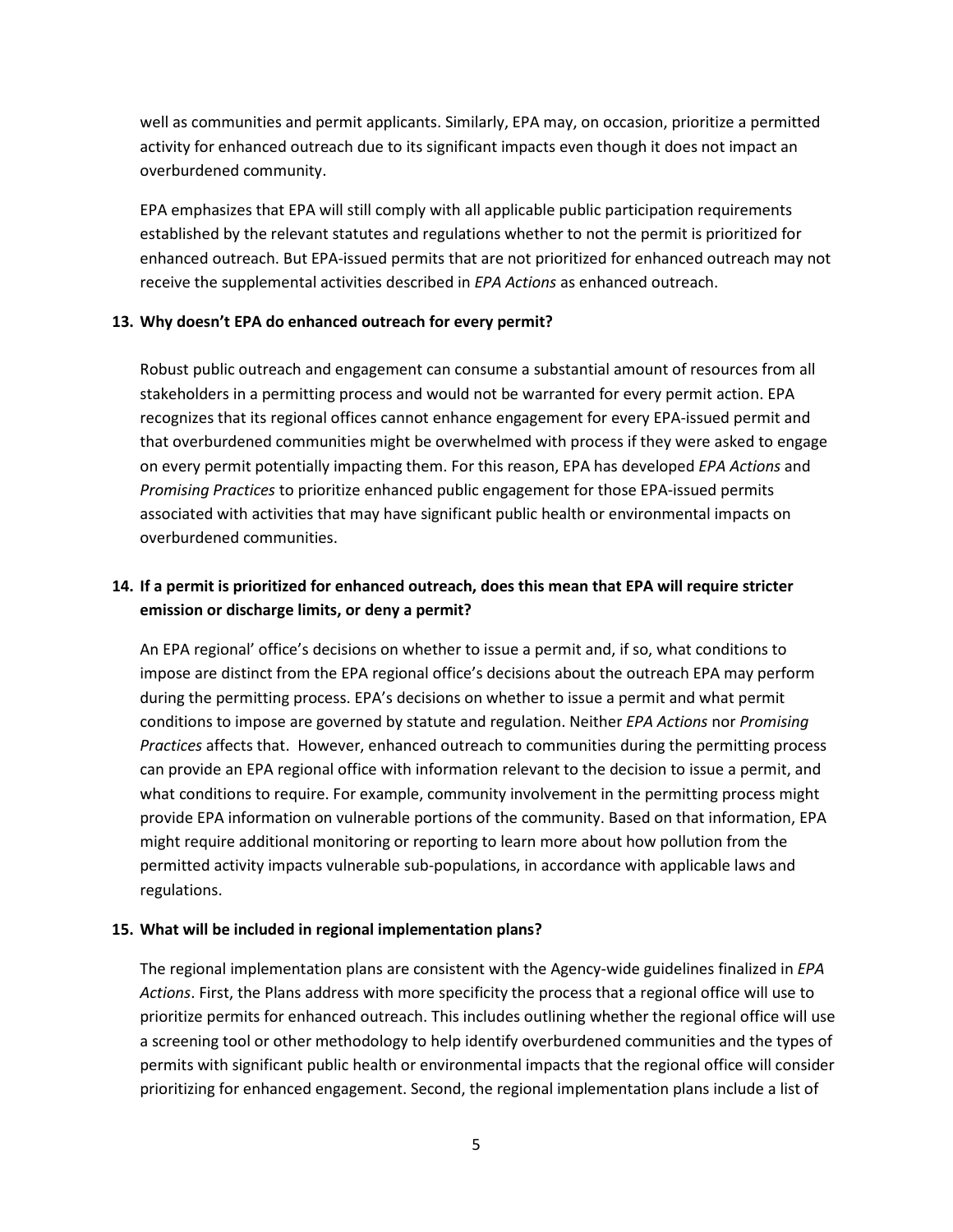the activities that the regional office will undertake at key junctures in the permitting process to enhance the engagement of overburdened communities. All plans will share basic elements but may also vary as the permitting offices adapt them to address their particular needs.

#### **16. When will the regional implementation plans be publically available?**

EPA expects that the regional implementation plans will be publicly available in May 2013. The Plans will be posted to EPA's Plan EJ 2014 website, at [http://www.epa.gov/environmentaljustice/plan](http://www.epa.gov/environmentaljustice/plan-ej/permitting.html)[ej/permitting.html.](http://www.epa.gov/environmentaljustice/plan-ej/permitting.html) Additionally, each regional office will post its plan to the appropriate regional website.

## **17.** *EPA Actions* **does not require EPA regional offices to prioritize the same types of permits and adopt the same outreach activities. Why doesn't EPA require regional offices to always prioritize certain permits and always do certain outreach activities?**

*EPA Actions* strikes an important balance between national consistency and regional flexibility. The Agency-wide guidelines establish national consistency by providing EPA's expectations for the regional implementation plans. At the same time, EPA recognizes that the regional offices need the flexibility to take actions suited to the types of permits and communities typically seen within the region. EPA believes that each regional office has the insight and experience to develop strategies tailored to their particular circumstances. To support this regional flexibility, *EPA Actions* does not prescribe which permits the EPA regional offices must prioritize or which outreach activities they must adopt.

## **18. Does** *EPA Actions* **apply to permits that are jointly issued by EPA and a state, tribal, or local permitting authority with partially delegated permitting authority?**

EPA regional offices will decide on a case-by-case basis whether a permit that EPA jointly issues with a state, tribal, or local permitting authority should be considered for prioritization for enhanced outreach as described in *EPA Actions*. EPA will take into account its role and authority in issuing the specific permit and will engage in dialogue with the state, tribal, or local permitting agency to support its decision. For example, EPA does not anticipate applying the enhanced outreach outlined in a regional implementation plan where EPA's involvement and authority in issuing the permit is relatively minor in comparison to the state, tribal, or local permitting authority.

#### **19. Are permit applicants required to adopt the** *Promising Practices***?**

No. EPA is not requiring permit applicants to adopt the *Promising Practices*. *Promising Practices* are simply that: good ideas in the form of suggestions to permit applicants. Permit applicants may benefit from applying these Pro*mising Practices*. EPA hopes that when permit applicants practice early and meaningful dialogue with the community, they can help build trust, promote a better understanding in the community of the facility's environmental impact, and build strong relationships that will lead to better results for both the permit applicant and community. For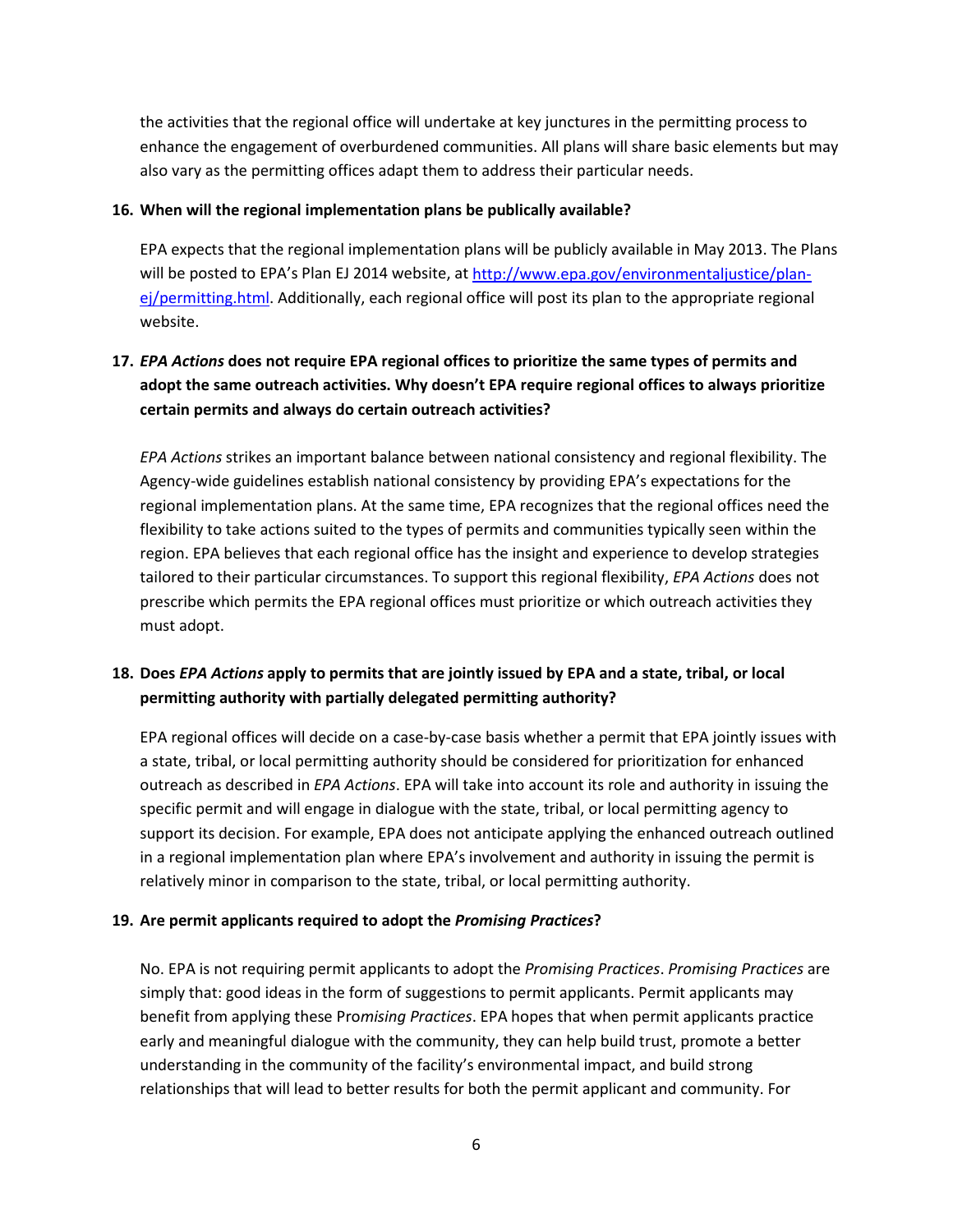example, EPA expects the alignment of interests between a permit applicant's interests and those of community members, who can be employees, customers, or investors in the applicant's company, to lead to creative solutions that promote the achievement of mutual economic and environmental goals. EPA also believes that engaging the community early and throughout the permitting process can be an effective tool for identifying and addressing (or even avoiding) potential problems, and avoiding delays resulting from concerns being raised late in the permitting process. These and other benefits are discussed in the *Promising Practices*.

The *Promising Practices* are meant to complement existing guidance and recommendations issued by permitting authorities, including state and local agencies. The *Promising Practices* are not themselves legal requirements and do not modify existing statutory or regulatory requirements for the permitting process for EPA-issued permits. EPA emphasizes that no permit applicant will be required to follow these suggestions. Nor are the *Promising Practices* intended to be *de facto* requirements in the process, as a checklist or otherwise.

## **20. If permit applicants are not required to adopt the** *Promising Practices***, why should a permit applicant adopt them?**

EPA hopes that the practices described will persuade those who are new to these ideas to experiment with this form of leadership. Indeed, engaging with their communities as described in *Promising Practices* is consistent with many permit applicants' published core values. These principles, practices and values lead to corporate sustainability, stability and – ultimately – profitability.

Early and meaningful dialogue between the permit applicant and the community is especially important in communities that have historically been underrepresented in the permitting process or that potentially bear a disproportionate burden of an area's pollution. Meaningful dialogue promotes environmental justice. Providing specific information about the pollution and related health impacts of a permit action may allay general concerns the community has about the facility or educate it about other sources of exposure. A permit applicant that ignores a neighboring community's concerns about pollution from its facility or general concerns about pollution in the community may experience delays in the permitting process, negative publicity, and community distrust. Employing promising practices can foster a dialogue between the permit applicant and the community to prevent misunderstandings and possibly opposition to the permit. *Promising Practices*  describes additional benefits of meaningful engagement in permitting process.

## **21. Will EPA provide incentives to permit applicants who adopt** *Promising Practices***, like an expedited permit process?**

EPA is not providing incentives to permit applicants who adopt the *Promising Practices*, such as an expedited permit process. Nevertheless, permit applicants should be aware of the many benefits that can accrue to them if they adopt the *Promising Practices* to create a constructive dialogue with